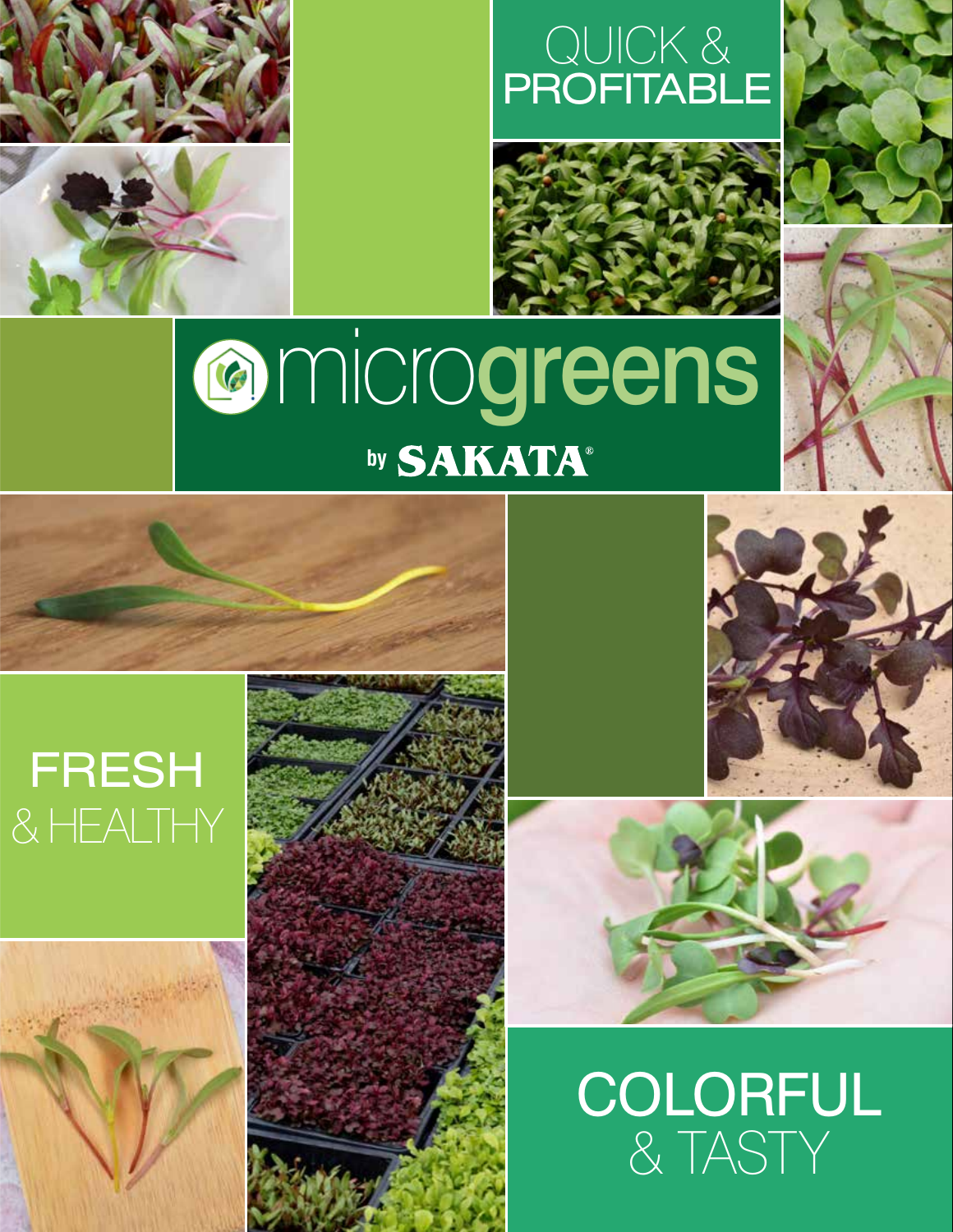

# **G** microgreens

Petite but powerful, microgreens are parading into restaurants, farmers markets, kitchens and homes across the country. They bring flavor, aroma, color and texture to all kinds of cuisine, adding a new layer of creative presentation to the plate. Microgreens are the ideal crop for CEA growing - from greenhouses to vertical and container farms to home kitchens. They are a great choice for fast crop turns and for filling the smallest (or largest!) spaces in off-season or alternative growing times.

Sakata is proud to offer a customizable microgreen selection. Varieties cover a range of flavors, colors and textures and are available in multiple packaging sizes to best serve you and your customers. Contact us to help develop a product line that is right



**Astro** arugula



**Bull's Blood beet** 



Red Ace F1 beet



Yuki F1 chinese cabbage



Detroit Supreme beet

for you.



Touchstone Gold beet



**Shunkyo Semi-Long daikon radish** 



**Early Wonder Tall Top beet** 



Red Jewel F1 cabbage



**Basil Italian Large Leaf herb**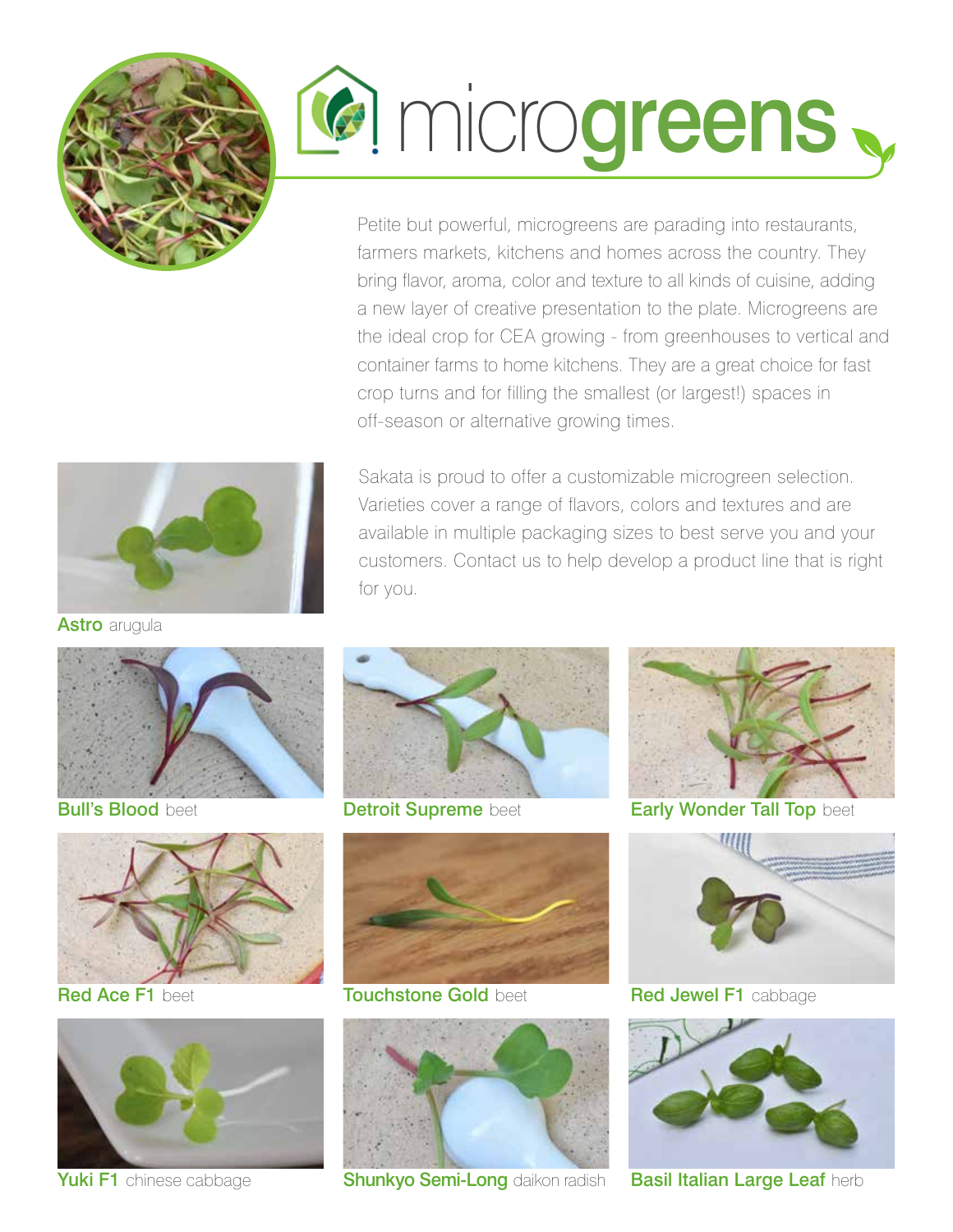

Cilantro Santo herb



Improved Dwarf Siberian kale



Joi Choi F1 pak choi



Lakeside F1 spinach



**Celebration** swiss chard



**Rhubarb** swiss chard



**Dill Dukat herb** 



Vates Blue Curled Scotch kale



**O.P. shoots** pea



Seaside F1 spinach



**Eldorado** swiss chard



**Silverado** swiss chard



Parsley Dark Green Italian herb



**Miz America F1 mustard** 



C2-606 F1 spinach



**Savanna F1** spinach mustard



Peppermint swiss chard



White Lady F1 turnip